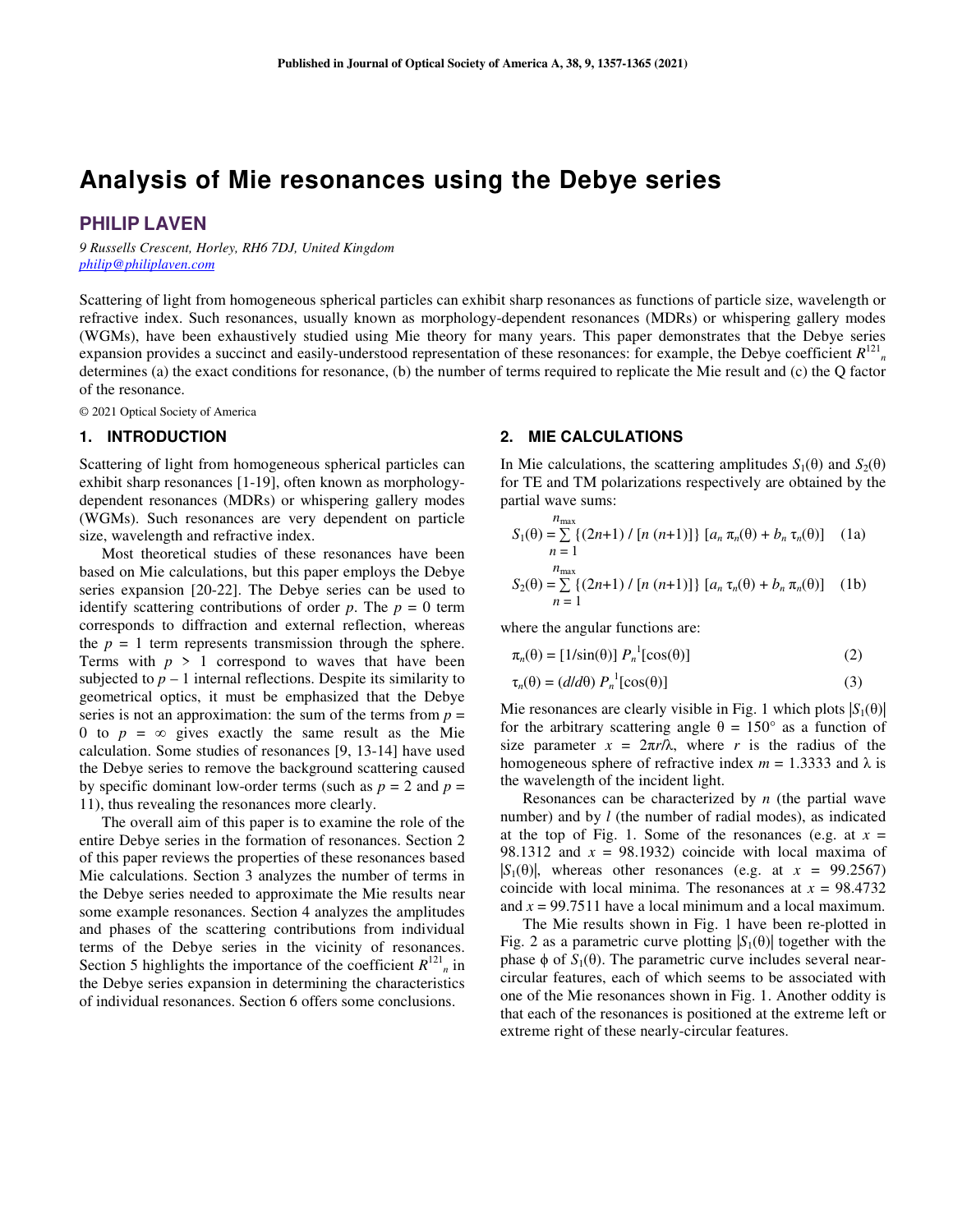

Fig. 1 Results of Mie calculations of scattering amplitude  $|S_1(\theta)|$  at scattering angle  $\theta = 150^\circ$  as a function of size parameter *x* for a spherical particle of refractive index  $m_1 = 1.3333$  in a medium of refractive index  $m_2 = 1$  calculated at intervals of  $\Delta x = 10^{-6}$ . The parameters of each resonance (partial wave number *n* and radial mode *l*) are shown at the top of the graph. The inset box shows the resonance at  $x = 98.4732$  in much greater detail. The resonances at  $x = 98.5097$  ( $n =$ 123, *l* = 1) and *x* = 99.2784 (*n* = 124, *l* = 1) do not appear on the red curve because (a) the widths of these resonances are less than Δ*x* and (b) the Mie calculations according to Eq. 1(a) have been terminated at  $n_{\text{max}} = x + 4.05 x^{1/3} + 2 \approx 121$ .



Fig. 2 Using the same conditions as Fig. 1 except that  $\Delta x = 5 \times 10^{-8}$ , the Mie results are shown as a parametric curve from  $x = 98$  to  $x = 100$  showing the amplitude and phase of  $S_1(150^\circ)$ . The marked values of *x* correspond to the resonances shown in Fig. 1. Detailed inspection of the path followed by the blue curve identifies local maxima of  $|S_1(150)$ <sup>o</sup>)| (indicated by red dots) and local minima of  $|S_1(150^\circ)|$  (indicated by green dots).

Fig. 2 reinforces the idea that some Mie resonances can appear as local maxima, local minima or both. Following the curve in Fig. 2 starting at  $x = 98$ , the first resonance occurs at  $x = 98.1312$  slightly before the red dot which indicates a local maximum. The next resonance at  $x = 98.1932$  occurs just before another red dot at  $x \approx 98.19321$  corresponding to a local maximum. The next resonance at  $x = 98.4732$  is near a green dot corresponding to a local minimum. Similarly, the resonance at  $x = 98.99$  coincides with a local maximum, whilst the resonance at  $x = 99.2567$  is very near to a local minimum. However, the resonance at  $x = 99.7511$  is accompanied by a local minimum at  $x = 99.7444$  and a local maximum at  $x = 99.7594$ .

It has long been known [3-7] that TM and TE resonances of order *n* are respectively associated with the  $a_n$  and  $b_n$  terms in the Mie calculations. This is illustrated in Fig. 3 which shows that the TE resonance at  $x = 98.1312$  ( $n = 105$ ,  $l = 4$ ) is due to the  $b_{105}$  term, whereas the TE resonance at  $x = 98.1932$  $(n = 110, l = 3)$  is due to the  $b_{110}$  term. Furthermore, Fig. 4 confirms that these resonances coincide with the imaginary part of  $b_n$  being zero (in both cases, the value of  $b_n$  is 1).

The calculations reported in this paper have been made for  $\theta = 150^{\circ}$ , but the amplitudes of TE resonances as a function of θ are determined by the term  $b_n$  τ<sub>n</sub>(θ) in Eq. 1(a) with  $b_n = 1$  at resonance. As an example, Fig. 5 plots  $S_1(\theta)$  for  $140^{\circ} \le \theta \le 150^{\circ}$  for the  $n = 110$  resonance. As  $\tau_n(\theta)$  is real,  $S_1(\theta)$  is also real with positive and negative local maxima. Note that the  $n = 110$  resonance disappears at certain values of θ, such as  $θ ≈ 149.46°$  and  $θ ≈ 151.09°$ .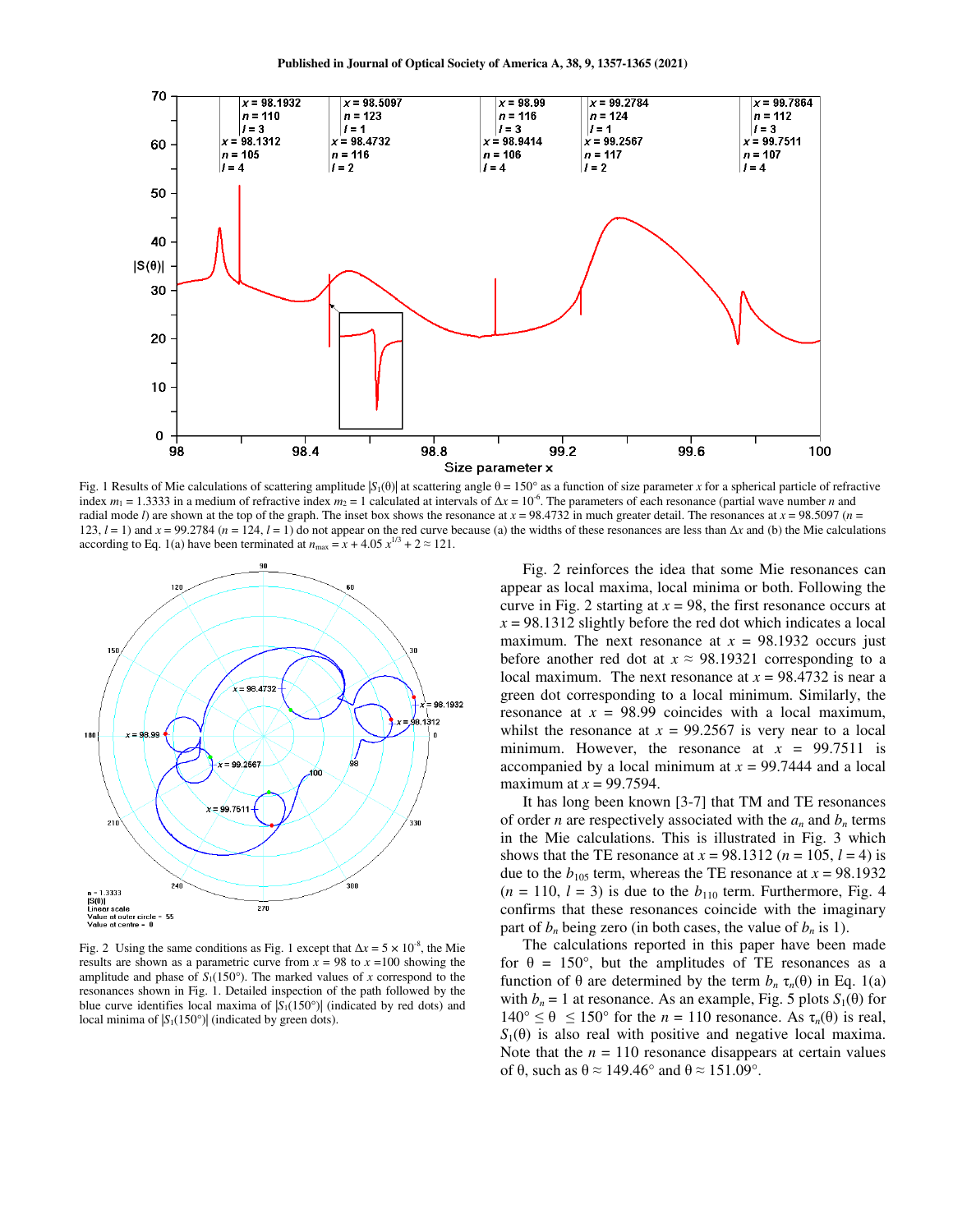**Published in Journal of Optical Society of America A, 38, 9, 1357-1365 (2021)**



Fig. 3 (a) Mie results for  $S_1(150^\circ)$  showing a broad resonance at  $x = 98.1312$  $(n = 105, l = 4)$  and a narrow resonance at  $x = 98.1932$   $(n = 110, l = 3)$ . (b) Setting  $b_{105} = 0$  in the Mie calculation removes the broad resonance. (c) Setting  $b_{110} = 0$  removes the narrow resonance. (d) The two resonances are caused by the  $b_{105}$  and  $b_{110}$  terms respectively.

#### **3. THE DEBYE SERIES**

The Debye series [20-22] defines the values of  $a_n$  and  $b_n$  used in Eqs. (1a) and (1b) in a form that isolates specific scattering mechanisms of order *p*, as shown in Eq. (4) below:

$$
a_n, b_n = (1/2) \left[ 1 - R^{212} \right]_n - \sum_{p=1}^{\infty} T^{21} \left( R^{121} \right)^{p-1} T^{12} \left( R^{121} \right) \tag{4}
$$

As Mie resonances seem to be the combined result of many terms in the Debye series (rather than being caused by a single value of *p*), it is not immediately obvious how the Debye series can be used to analyze Mie resonances.



Fig. 4 (a) The broad resonance at  $x = 98.1312$  ( $n = 105$ ,  $l = 4$ ) occurs when the imaginary part of  $b_{105} = 0$ . (b) The narrow resonance at  $x = 98.19319$  (*n*  $= 110$ ,  $l = 3$ ) occurs when the imaginary part of  $b_{110} = 0$ .



Fig. 5 Graph of  $S_1(\theta)$  for the  $n = 110$  resonance as a function of  $\theta$ . Note that  $S_1(\theta)$  is real, with positive and negative maxima separated by about 1.63°.

One approach is shown in Fig. 6, which compares the Mie results (shown in red) with the sum of the Debye series contributions (shown in blue) for  $p = 0$  through  $p = p_{\text{max}}$  for various values of  $p_{\text{max}}$ . If the Mie results exactly matched the Debye series results, the red lines would not be visible because they would have been overwritten by the blue lines.

Fig. 6(a) shows that the match is far from perfect for  $p_{\text{max}}$ = 100: the blue line reproduces the general trend of the red line in the vicinity of the broad resonance at  $x = 98.1312$ , but it entirely misses the narrow resonance at  $x = 98.1932$ . Figs.  $6(b)$ -(f) demonstrate that increasing the value of  $p_{\text{max}}$  for the Debye series gives progressively closer matches to the Mie result. In particular, Fig. 6(b) shows that the broad resonance at *x* = 98.1312 can be approximated by the first 200 terms of the Debye series, but Fig. 6(f) suggests that the narrow resonance at  $x = 98.1932$  requires slightly more than 10,000 terms of the Debye series.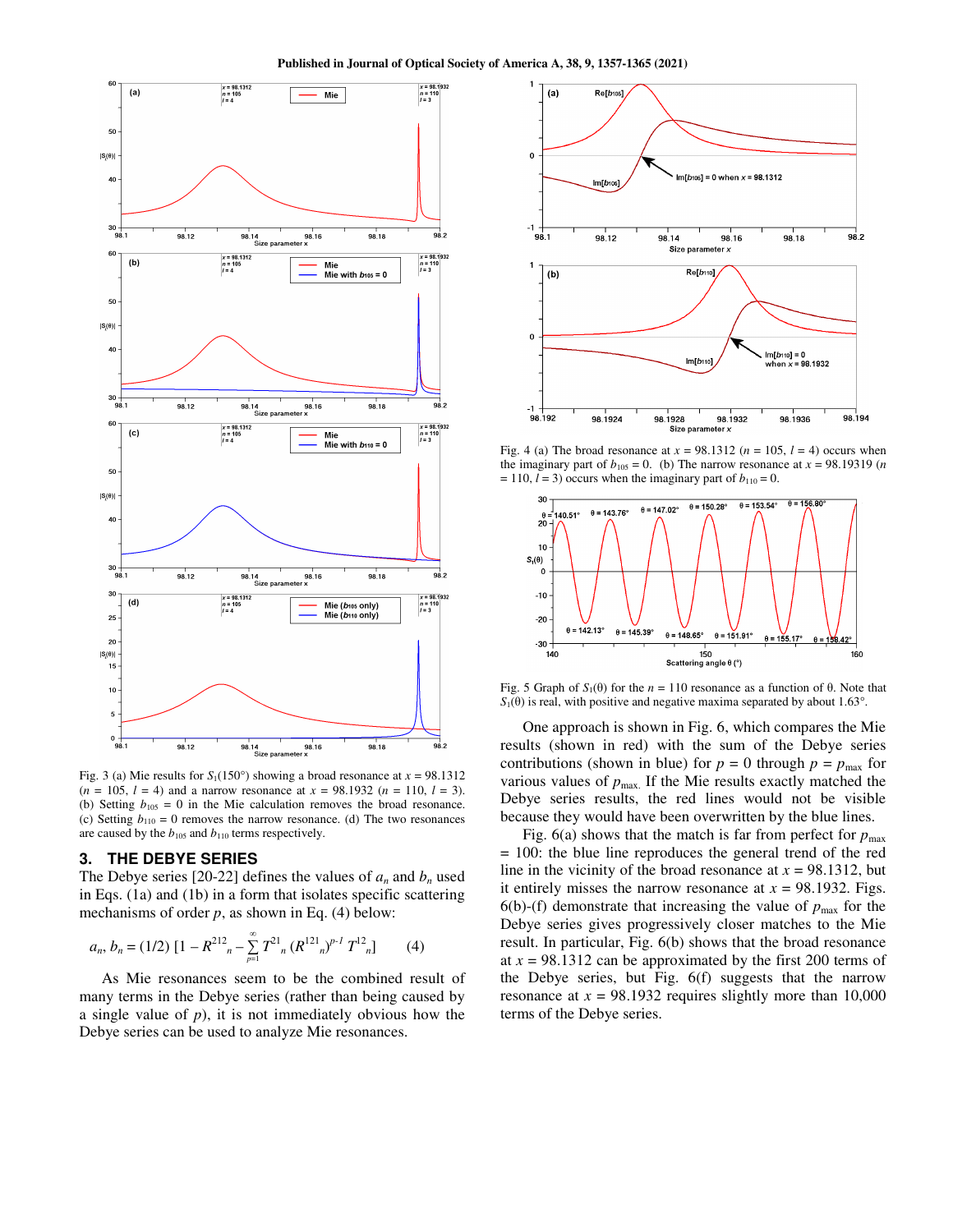

Fig. 6 Comparisons of Mie results for  $S_1(150^\circ)$  with the Debye series contributions from  $p = 0$  through  $p = p_{\text{max}}$ . The broad resonance at  $x =$ 98.1312 can be closely approximated by using the first 200 terms of the Debye series, but the narrow resonance at  $x = 98.1932$  requires slightly more than 10,000 terms.

## **4. ANALYSING THE DEBYE SERIES**

Fig. 7 displays the Debye series results in an entirely different way: each dot plots the value of  $S_1(\theta)$  in terms of its magnitude  $|S_1(\theta)|$  and phase  $\phi$  for  $x = 98.1$  and  $\theta = 150^\circ$  for every value of *p* from  $p = 0$  to  $p = 20,000$ . This diagram also shows the Mie result at  $|S_1(\theta)| = 32.9$  and  $\phi = 357.9^\circ$ . The dominant contributions to the Mie result are from the  $p = 2$ ,  $p$  $= 0$  and  $p = 7$  terms in the Debye series. The dots are also color-coded in accordance with the scale shown to the right of Fig. 7. The arrangement of the colors of the dots in the diagram suggests that, when *p* is large, the amplitudes of the contributions generally decrease as *p* increases, but careful examination indicates that there are many exceptions to this rule. Although Fig. 7 shows Debye series results for values of  $p \le 20,000$ , Fig. 6(b) shows that  $p_{\text{max}} = 200$  is sufficient to reproduce the Mie result when  $x = 98.1$ . Looking at Fig. 7, it is clear that the phases of the high-order terms are distributed between 0° and 360°. If they were distributed uniformly in terms of phase, destructive interference would occur because a contribution with phase  $\phi$  would be cancelled by another contribution of similar amplitude with phase  $\phi \pm 180^{\circ}$ . In such cases, the high-order terms would have no effect on the sum.



Fig. 7 Results for  $x = 98.1$  and  $m_1 = 1.3333$  in which the dots represent the amplitude and phase of the contributions to  $S_1(150^\circ)$  for every term in the Debye series from  $p = 0$  through  $p = 20,000$ . The dots corresponding to  $0 \leq p$  $\leq$  50 have been identified by the value of *p*. The colors of the dots indicate the value of *p* according to the scale at the right of the diagram. The Mie result is also shown at  $|S_1(150^\circ)| = 32.9$  with phase  $\phi = 357.9^\circ$ .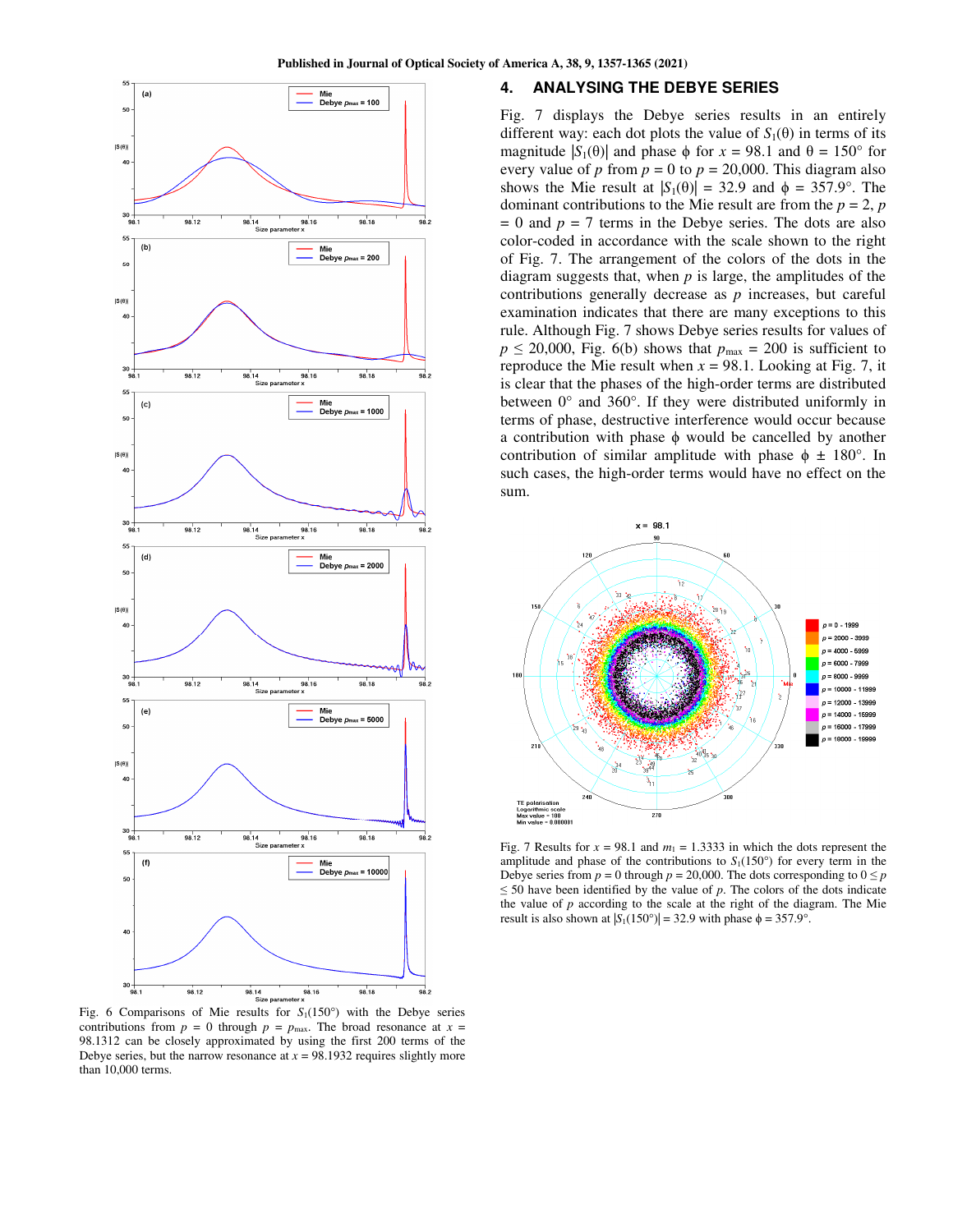

Fig. 8 As Fig. 7 but showing results for values of x in the vicinity of the resonance at  $x = 98.19319$ . Note that the colored dots seem to appear as a clockwise spiral when *x* < 98.19319 and as a counterclockwise spiral when *x* > 98.19319. **Supplemental Material**: A more detailed animated version of this figure is available at http://www.philiplaven.com/Fig\_8.html.

The value of  $x = 98.1$  used in Fig. 7 was selected because it is not near a Mie resonance. What happens near Mie resonances? Fig. 8 is a set of diagrams similar to Fig. 7 illustrating the effects on the amplitudes and phases of the Debye series contributions for  $0 \le p \le 20,000$  as *x* is increased from 98.191 to 98.1938. The amplitudes do not seem to vary much, but the individual phases change dramatically near the  $(n = 110, l = 3)$  resonance at  $x =$ 98.19319 where the phases of the Debye terms seem to "congregate" together. Very few of the dots are in the left side of Fig. 8(d) (i.e. with phases between  $90^{\circ}$  and  $270^{\circ}$ ) compared with those in the right side (i.e. with phases between 270° and 360° or between 0° and 90°). Examination of Fig. 8(d) suggests that this concentration is very pronounced for the yellow dots (representing Debye series terms with  $4,000 \le p \le 5,999$ ), the green dots  $(6,000 \le p \le$ 7,999) and the cyan dots (8,000  $\leq p \leq 9,999$ ). This impression is confirmed by Fig. 9(a) in which the phases of the Debye

series contributions for  $x = 98.19319$  have been plotted as a function of *p*. This diagram shows a startling absence of red dots in the zone centered on  $\phi = 180^\circ$  and  $p \approx 6,000$ . As demonstrated in Fig. 3, the  $b_{110}$  term is responsible for this particular resonance. The phases of the  $b_{110}$  contributions are plotted as blue dots in Fig. 9(a) appearing as a blue straight line very close to 360°.

The amplitudes of the Debye series contributions are plotted as a function of  $p$  in Fig 9(b). The red dots show no obvious pattern as a function of  $p$ , but the straight blue line shows that the contributions from the  $b_{110}$  term reduce with each successive value of *p*. However, Fig. 9(b) also shows that the contributions from the  $b_{110}$  term are dominant when  $p$  $\approx$  6000. As shown by Fig. 9(a), all of the  $b_{110}$  contributions have phases close to 360°, thus explaining why the red dots in Fig. 9(a) are clustered around  $360^{\circ}$  (or  $0^{\circ}$ ) when the  $b_{110}$ contributions are dominant.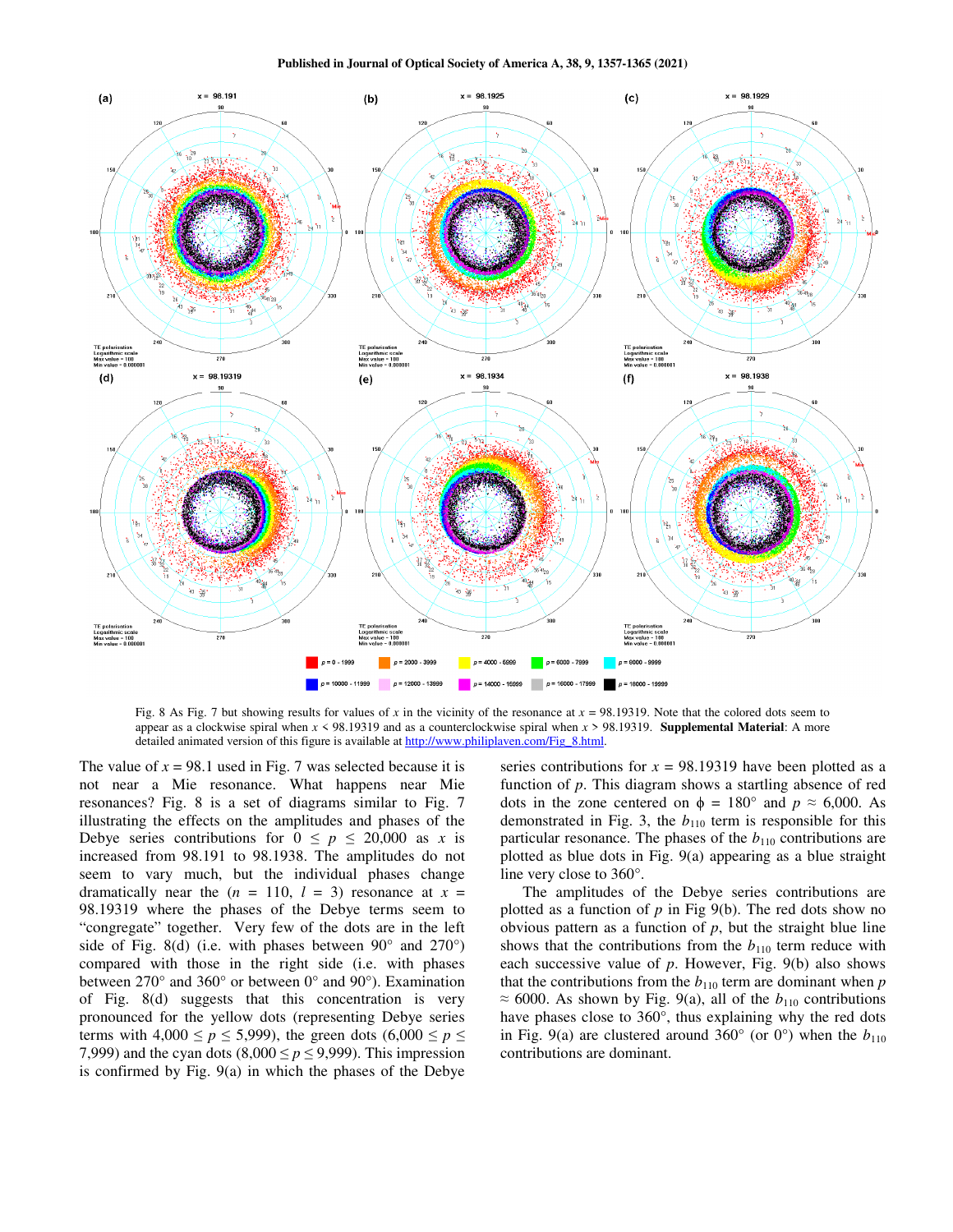

Fig. 9 Plots of the Debye series contributions to  $S_1(150^\circ)$  for the  $n = 110$  resonance at  $x = 98.19319$  as a function of *p* showing (a) the phases and (b) the amplitudes. The red dots show results from all partial waves, whereas the blue dots show only results from the *b*110 term corresponding to the *n* =110 partial wave.



Fig. 10 Calculations for  $x = 98.19319$  in which the dots represent the amplitudes and phases of the contributions to  $S_1(150^\circ)$  from every term in the Debye series from  $p = 0$  through  $p = 20,000$  (using the color scale shown in Fig. 7). Diagram (a) shows results from the full Debye series, together with the Mie result at  $|S_1(150^\circ)| = 51.47$  and  $\phi = 11.04^\circ$ , whereas (b) shows results obtained by setting  $b_{110} = 0$ , with the Mie result at  $|S_1(150^\circ)| = 31.72$  and  $\phi = 18.13^\circ$ .

Fig 10 explores the effects of the  $b_{110}$  term on the Debye series results at this resonance: Fig. 10(a), which is an enlarged version of Fig. 8(d), is very different to Fig. 10(b) where the  $b_{110}$  term has been set to zero. The uneven distribution in Fig. 10(a) is obviously caused by the  $b_{110}$  term.

The results shown in Fig. 10 have been combined in Fig. 11 by plotting the cumulative contribution made by each term *p* in sequential order starting from  $p = 0$  though  $p = 20,000$ . Results for the full Debye series are given in Fig. 11(a), which includes an extraordinary horizontal line pointing towards the Mie theory result. In essence, Fig. 11(a) is the sum of the two parts of Fig.  $11(b)$  – demonstrating that the

horizontal line is caused by the  $b_{110}$  term, corresponding to the partial wave  $n = 110$ .

Fig. 11(a) identifies the dominant  $p = 0, 2, 3, 6$  and 7 terms, as well as showing that very high-order terms are responsible for the horizontal line. On the other hand, the upper part of Fig. 11(b) shows that terms with  $p > 200$  make no significant contribution to the pattern when  $b_{110} = 0$ . The fact that the multi-colored lines in Fig. 11 (a) and (b) are straight when *p* is large suggests the scattering contributions from different values of *p* are in phase. As these lines are also horizontal, it seems that the average phase of these contributions is very close to 0°.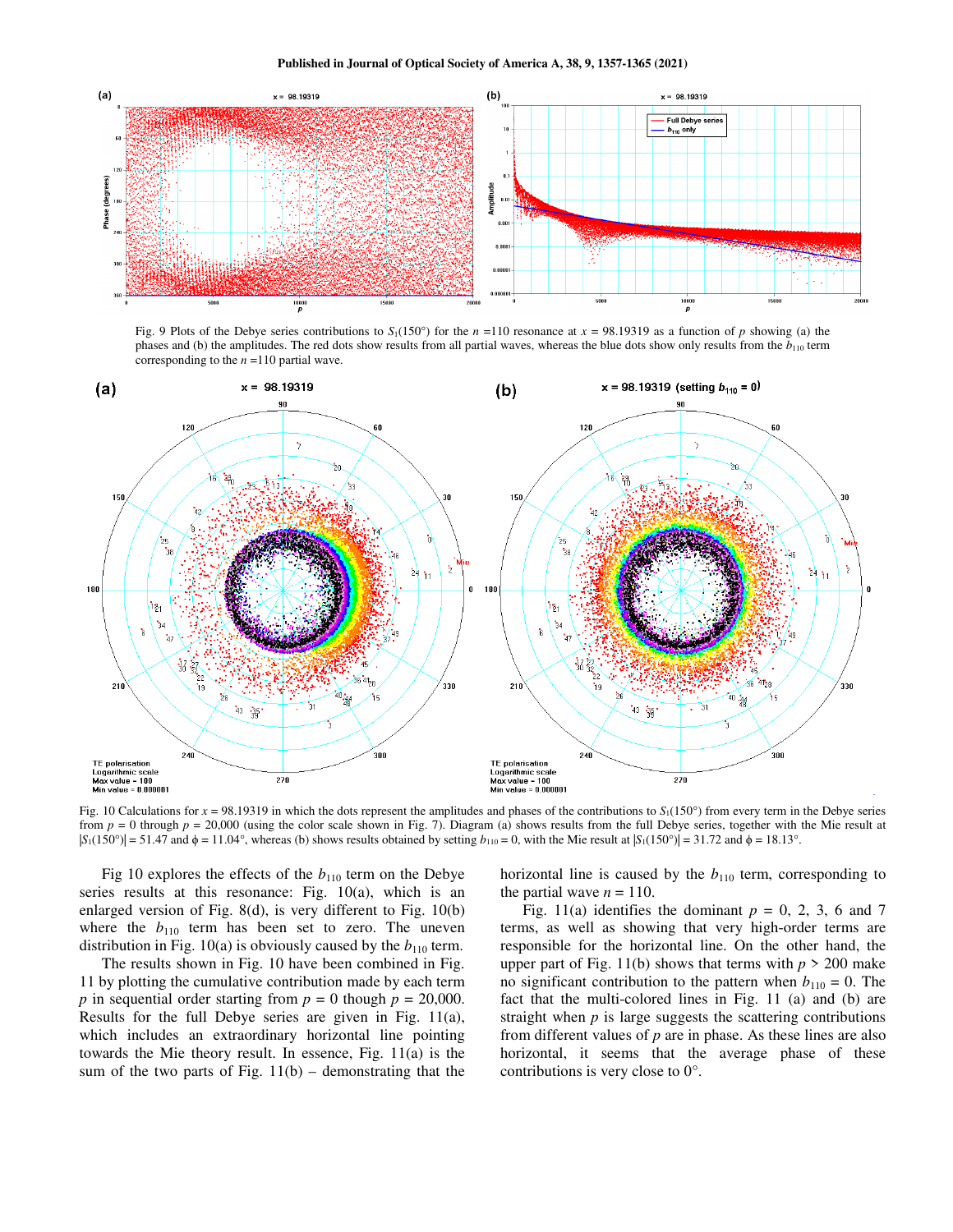

Fig. 11 The cumulative sum of the Debye series contributions to  $S<sub>1</sub>(150°)$  in sequential order of *p* have been plotted using a linear scale for *x* = 98.19319. Diagram (a) plots results from the Debye series for all partial waves, showing how increasing the value of *p* up to 20,000 causes the Debye result to approach the Mie result of  $|S_1(150^\circ)| = 51.47$  and  $\phi = 11.04^\circ$ . The multi-colored line in (b) shows the Debye results for *p* up to 20,000 due solely to the partial wave *n* = 110. The upper curve in (b) shows that partial waves other than  $n = 110$  are responsible for the dominant low-order terms (e.g.  $p = 0$ ,  $p = 2$  and  $p = 7$ ) but they make no significant contribution when *p* > 200.

Fig. 9 demonstrated that, even at resonance, the phases of the very high-order terms for the full Debye series are typically not close to 0°. This anomaly is evident in Fig. 12 which is a much-magnified version of the straight line in Fig. 11(a) for values of  $p \approx 18,000$ , demonstrating that the contributions made by individual values of *p* exhibit dramatic variations in amplitude and phase. By comparison, the straight line in the lower part of Fig. 11(b) is very wellbehaved since all of the contributions from the *p* terms are precisely in phase, resulting in a smooth straight line. Despite the detailed differences in shape, the two sets of horizontal lines in Fig. 11 have the same overall length, confirming that the net effect of contributions with  $p > 200$  is zero when the  $b_{110}$  term is ignored.

Recalling that Fig. 11 has been calculated for the resonance condition at  $x = 98.19319$ , Fig. 13 shows what happens at other values of *x* close to this resonance. Note that the multi-colored lines display clockwise spirals when  $x \leq$ 98.19319 and counterclockwise spirals when *x* > 98.19319. Although the shapes of the multi-colored lines in Fig. 13 are critically dependent on *x*, the rest of the diagram does not appear to change with *x*, at least over the limited range of *x* used in Fig. 13. The almost-circular blue line in Fig. 13 has previously been seen in Fig. 2 in results from Mie calculations. The explanation of this feature becomes obvious in Fig. 13: it is simply the locus of the end-points of the Debye series calculations when  $p_{\text{max}}$  is sufficient to replicate the Mie result in the vicinity of the resonance.



Fig. 12 A magnified view of the "straight line" in Fig. 11(a) in the vicinity of  $p \approx 18,000$  using a magnification factor of  $10^5$ . Although the phases of the individual scattering contributions vary wildly, the horizontal line in Fig. 11(a) extending to the right towards the Mie result indicates that the average phase is close to 0°.



Fig. 13 As Fig. 11(a) except that it shows results for selected values of *x* around the resonance at  $x = 98.19319$ . The dominant contributions to nonresonant scattering are marked by the values of  $p = 0, 2, 3, 6$  and 7. The blue almost-circular feature shows the locus of the Mie results as seen in Fig. 2.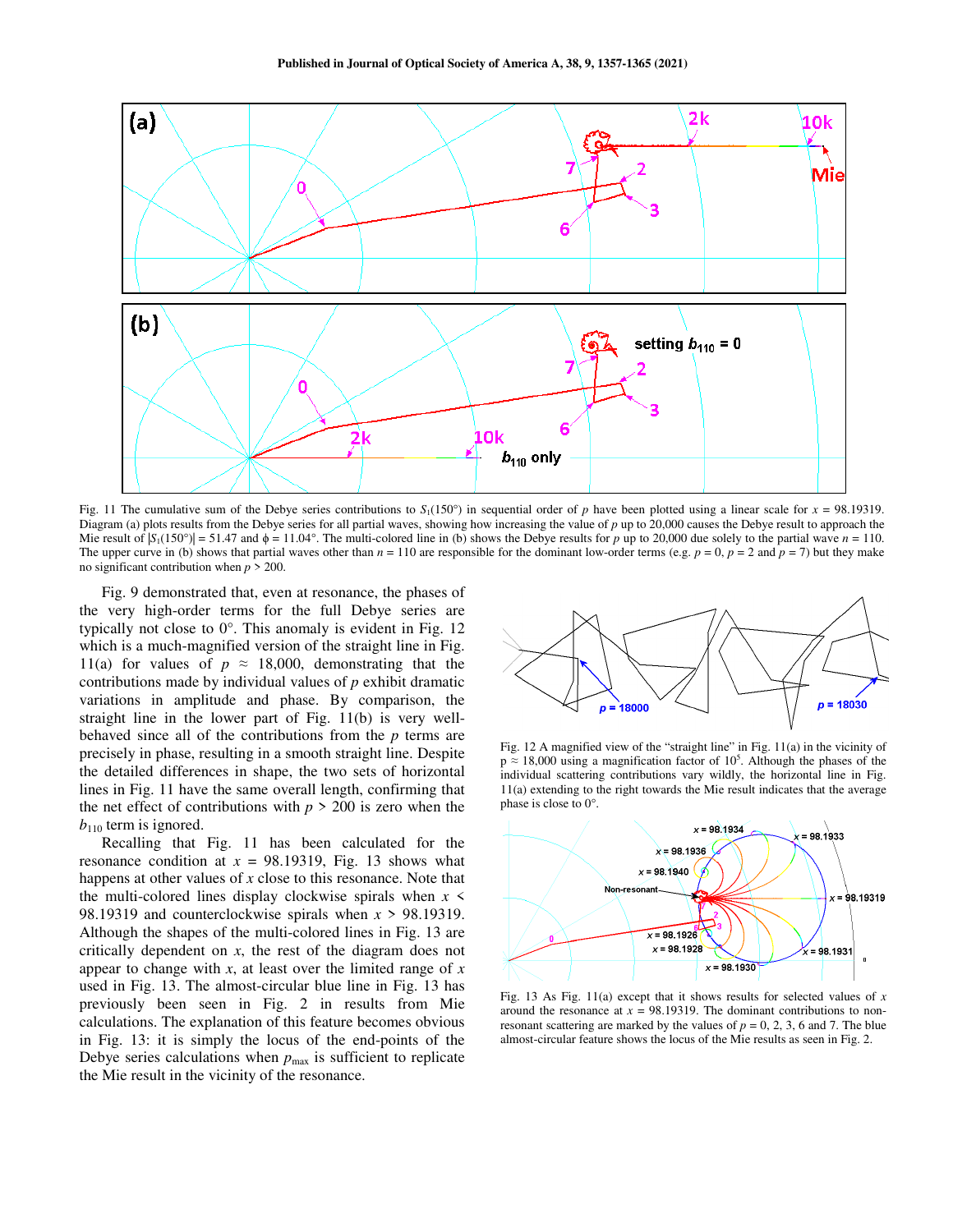In Fig. 13, the resonance at  $x = 98.19319$  is at the extreme right of the almost-circular feature. However, Fig. 2 reminds us that some resonances (e.g. at  $x = 98.99$ ) are on the extreme left of the almost-circular feature. This difference is caused by the  $τ_n$  (θ) term in Eq. (1): for TE resonances, increasing *p* causes the horizontal straight lines to extend to the right when τ*n* (θ) > 0 and to the left when τ*n* (θ) < 0.

# 5. THE ROLE OF  $R^{121}$ <sub>n</sub> IN RESONANCES

Fig. 11 indicates that the Mie resonances of order *n* are caused by the Debye series terms of order *n* for  $p > 0$  being in phase with each other. In Eq. (4) for the Debye series, the expression  $-T^{21}$ <sup>n</sup>  $(R^{121}n)^{p-1}$   $T^{12}$ <sup>n</sup> for  $p > 0$  corresponds to transmission through the sphere with  $p - 1$  internal reflections. Note that all of these coefficients  $(T^{21}$ <sub>n</sub>  $T^{12}$ <sub>n</sub> and  $R^{121}$ <sub>n</sub>) are represented by complex numbers. To achieve resonance, each  $p + 1$  term must be in phase with the  $p$  term, which implies that  $R^{121}$ <sup>n</sup> must be positive and real (i.e. the imaginary part of  $R^{121}$ <sub>n</sub> must be zero).

This differs from the widely accepted criterion [3, 6, 7, 23, 24] that TE resonances of order *n* occur at the value of *x* where the real part of  $b_n$  is 1 and imaginary part of  $b_n$  is zero. Given this discrepancy, it is worth examining some numerical results: The two multi-colored lines in Fig. 14 show the Debye series approximations to the Mie results for  $b_{110}$  as *p* is increased from zero to 20,000 for  $x =$ 98.1931901251548 where  $Im(b_{110}) = 0$  and for  $x =$ 98.19319011687 where  $Im(R^{121}_{110}) = 0$ . Both lines start at  $b_{110} = 1.37 \times 10^{-4} + i 4.64 \times 10^{-5}$  when  $p = 0$ , but they diverge as *p* increases. The upper line curves towards  $b_{110} = 1$ , whereas the lower line is straight because all of the terms are in phase when  $p > 1$ . The vertical scale in Fig. 14 has been greatly exaggerated to highlight the differences in these curves. It also demonstrates the "horizontal" straight lines noted in Figs. 11 and 13 are not quite horizontal: in this case, the difference is  $0.0053^{\circ}$  which is caused by the product  $-7^{21}$ <sub>110</sub>  $T^{12}_{110}$  in Eq. (4).



Fig. 14 Cumulative results from Debye series calculations of  $b_{110}$  for  $p=0$ through  $p = 20,000$  for  $x = 98.1931901251548$  where Im( $b_{110}$ ) = 0 and for  $x =$ 98.19319011687 where  $Im(R^{121}_{110}) = 0$ . The vertical scale representing the imaginary values of  $b_{110}$  has been exaggerated by a factor of 5,000 to highlight the differences between the two curves.

There is no practical difference in the values of *x* predicted by the two criteria of  $\text{Im}(b_n) = 0$  and  $\text{Im}(R^{121}n) = 0$ . Nevertheless, the criterion based on  $R^{121}$ <sub>n</sub> seems preferable because the concept of resonance is intrinsically linked to many terms being in phase with each other. Furthermore, as shown below, various characteristics of resonances are dependent on  $R^{121}$ <sub>*n*</sub>.

Increasing *p* by 1 reduces the scattered amplitude by the factor of  $|R^{121}$ <sub>n</sub>, as indicated in Table 1 using the calculated numerical value of  $R^{121}_{110} \approx 0.999727$  corresponding to the resonance at *x* = 98.19319 where *n* = 110 and *l* = 3.

**Table 1 Relative amplitudes of the** *p* **terms when**  $|R^{121}n| = 0.999727$ **.** 

| p              | $\overline{R}^{121}$ <sub>n</sub> $^{p-1}$ |  |  |
|----------------|--------------------------------------------|--|--|
| 1              | 0.999727                                   |  |  |
| $\overline{c}$ | 0.999454                                   |  |  |
| 10             | 0.997273                                   |  |  |
| 100            | 0.973061                                   |  |  |
| 1.000          | 0.761026                                   |  |  |
| 5.000          | 0.255268                                   |  |  |
| 10,000         | 0.065162                                   |  |  |
| 20,000         | 0.004246                                   |  |  |
|                |                                            |  |  |

Although Table 1 shows that  $|R^{121}n|^{p-1}$  becomes very small for large values of *p*, Eq. (4) shows that the Mie result is proportional to the sum to infinity of this geometric progression. As discussed in Sec. 3, it is useful to know how many terms of the Debye series are needed to replicate the Mie result. For example, if we want the amplitude of the Debye series result to be a fraction *k* of the amplitude of the Mie result at resonance, the required number of terms  $p_{\text{max}}$  is given by:

$$
p_{\text{max}} \approx \log[1 - k] / \log[|R^{121}|] \tag{5}
$$

Applying Eq. 5 for  $k = 0.99$  at each of the resonances shown in Fig. 1 gives the results shown in Table 2. The calculated values of  $p_{\text{max}} = 268$  and  $p_{\text{max}} = 16,683$  for the first two resonances listed in Table 2 are consistent with the estimates from Fig. 6 of  $p_{\text{max}} \approx 200$  and  $p_{\text{max}} > 10,000$ respectively. Table 2 also indicates that  $R^{121}$ <sup>n</sup> decreases as *l* increases, resulting in extremely high values of  $p_{\text{max}}$  for the two resonances with  $l = 1$ .

Lock [9] noted that the width *δx* (FWHM) of the amplitude of the resonance can be calculated by:

$$
\delta x = 4 \arcsin \left[ (1 - |R^{121}|)/2 \times \sqrt{(3/|R^{121}|)} \right] \tag{6}
$$

Having determined *δx*, it is simple to determine the *Q* factor for each resonance using the relationship  $Q = x/\delta x$ . For example, looking at the resonances listed in Table 2, the calculated values of Q vary between 1,650 (for  $n = 105$  and *l*  $= 4$ ) and  $5.73 \times 10^{11}$  (for  $n = 124$  and  $l = 1$ ).